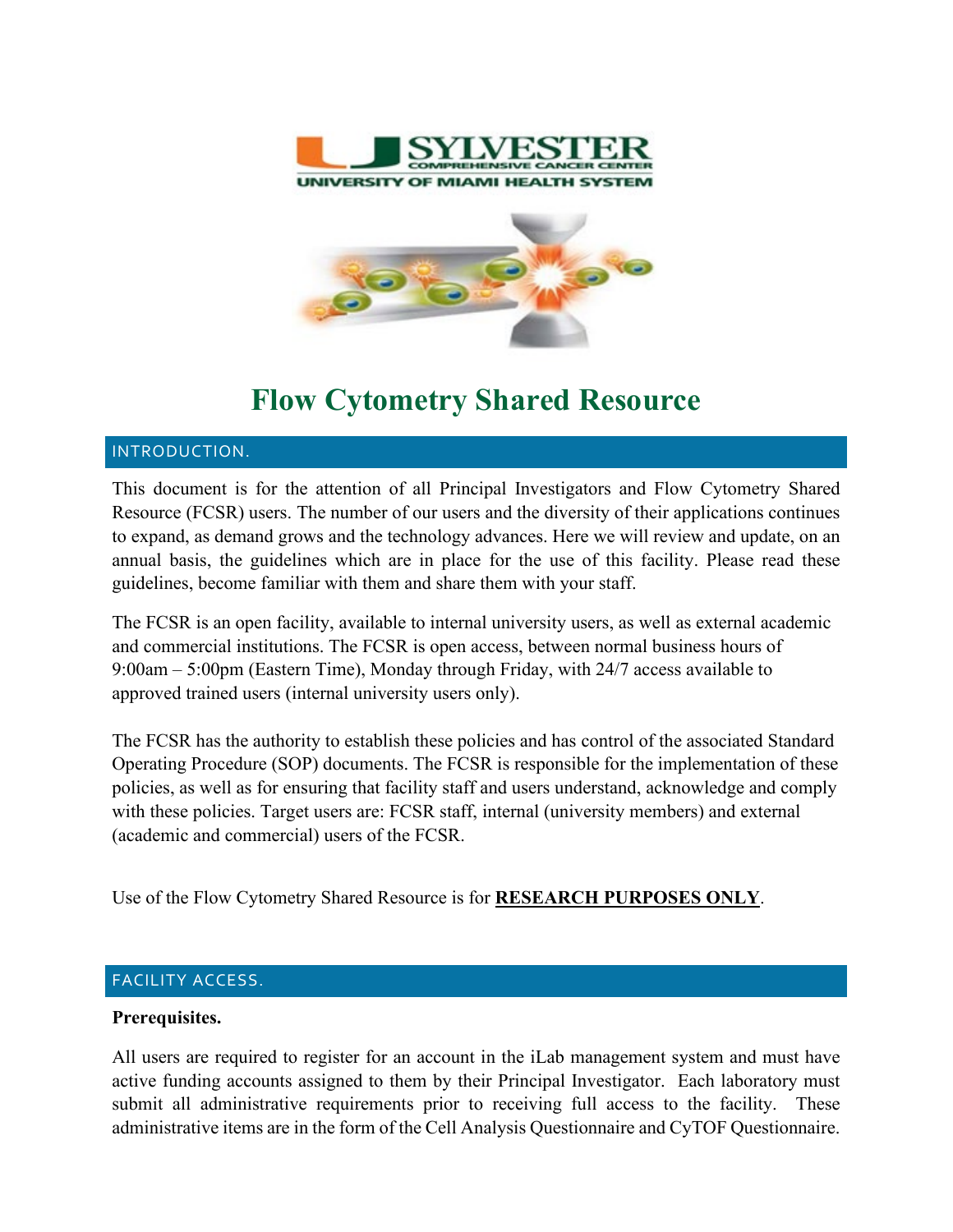## **Biosafety Questionnaire.**

All laboratories must complete a Cell Analysis Questionnaire, regarding the types of samples which will be analyzed or sorted within the facility. This questionnaire must be completed within the iLab management system and is required prior to use of the facility and to remain compliant with the facility's policies and procedures. Access to the facility may be delayed or denied, if a completed questionnaire is not on file. An updated Cell Analysis Questionnaire, must be submitted to the facility for review and approval, if there are any changes to experimental plans, cell types, or any other information pertinent to the safe use of the facility.

# **CyTOF Questionnaire.**

All laboratories that intend to use the CyTOF Mass Cytometer (Helios and Hyperion) must complete a CyTOF Questionnaire, regarding the types of samples which will be analyzed on the instrument. This questionnaire must be completed within the iLab management system and is required prior to use of the facility and to remain compliant with the facility's policies and procedures. Access to the instrument may be delayed or denied, if a completed questionnaire is not on file. An updated CyTOF Questionnaire, must be submitted to the facility for review and approval, if there are any changes to experimental plans, cell types, or any other information pertinent to the safe use of the instrument.

## INSTRUMENT ACCESS.

## **Prerequisites.**

Instrument access will be granted once all administrative and facility requirements have been completed. Users are encouraged to complete the *Basic Flow Cytometry Course*, however, it is not mandatory for access to the facility within normal business hours. The course is offered, free of charge.

# **After-hours instrument access.**

It is required that all users attend the *Basic Flow Cytometry Course* prior to being granted afterhours instrument access, unless they are able to demonstrate appropriate previous experience, obtained elsewhere*.* The FCSR course is offered, free of charge. Users then must prove to facility staff that they understand and know all of the appropriate procedures to use each instrument. These include: proper startup and shutdown procedures, handling of necessary fluidics systems and correctly running samples. Users with after-hours access take full responsibility for the instrument(s) and any repairs needed after misuse of an instrument will be billed to their Principal Investigator. Trained and vetted internal university members may access the facility 24 hours a day, 7 days a week. This access is limited to the cell analyzers only. External users will not be granted after-hours access. Independent use of the facility requires that users be proficient in instrument operation and basic maintenance, including filling the sheath and emptying the waste reservoirs. The FCSR staff has final authorization and approval of individuals wanting to use the facility outside normal working hours.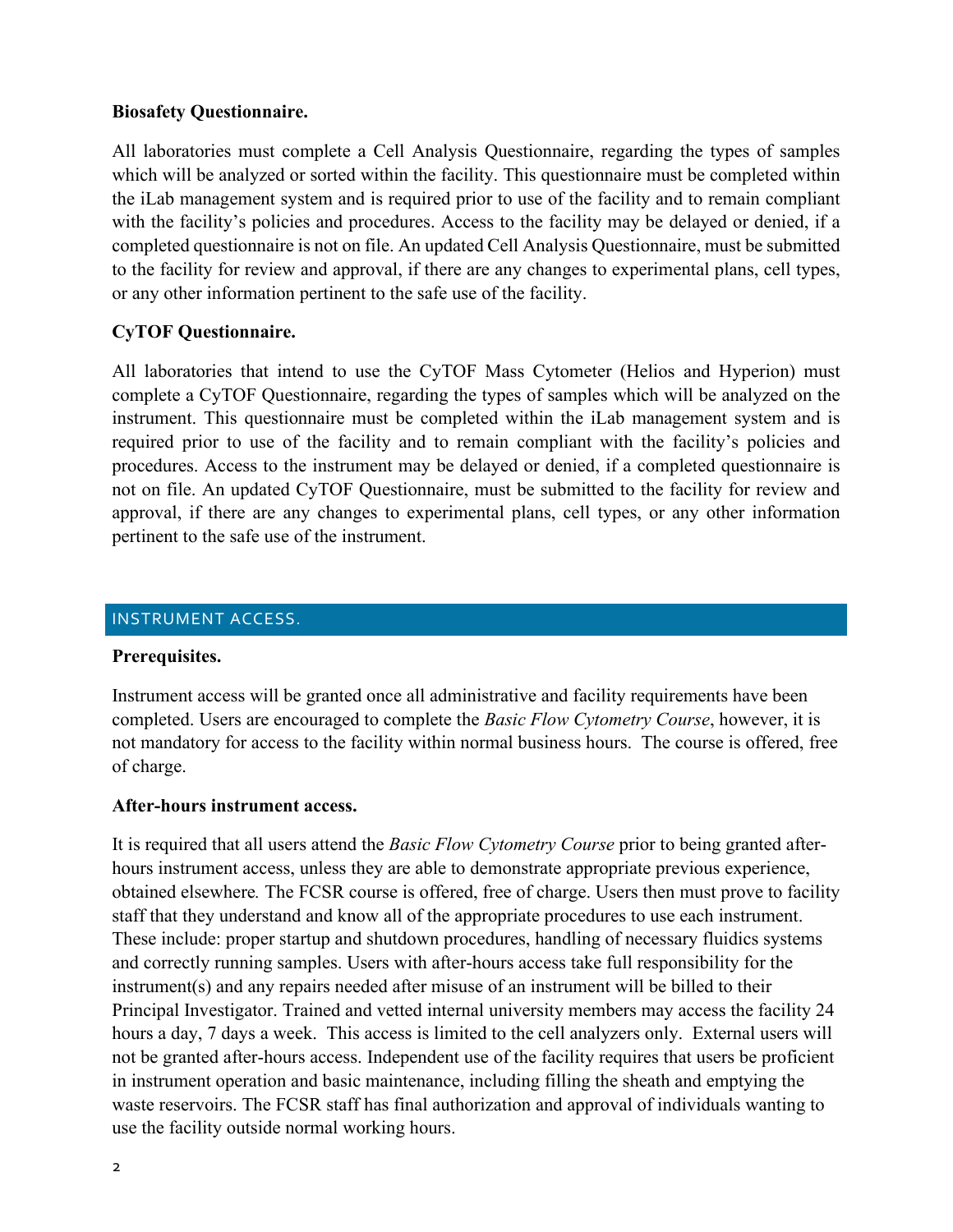## **Instrument reservations policy.**

Reservations must be made within the iLab management system, through the user's personal iLab account, or by using the iLab Kiosk to make a walk-up reservation. Users should **NOT** make reservations for other members of their lab, or for anyone else. Users accept full responsibility for the instrument during their scheduled reservations and the reservation owner will be held accountable for any misuse of the instrument. Repairs needed because of instrument misuse will be billed to their Principal Investigator. Unregistered users are not permitted to operate the instruments, therefore, reservation owners must be present during the entire sample acquisition period. Reservations for the analyzers can be made up to 30 days in advance and walk-up reservations can be made on the spot, using the iLab Kiosk, provided there is at least 30 minutes available on the instrument calendar. Reservations for the cell sorters are subject to approval and must be made at least 12 hours in advance and up to 21 days in advance. This policy applies to the CyTOF Helios mass cytometer and Hyperion imager, as well. The facility reserves the right to cancel a reservation if the user/laboratory has not completed or submitted all the necessary documents which are required for continued access.

## **Missed reservations and late arrivals.**

All missed reservations will be billed the standard instrument setup fee, for incurred costs. For late arrivals, extended time beyond their original scheduled reservations will not be grated, unless there is time available on the instrument.

# **Cancellation policy.**

For the analyzers, users may cancel or edit their reservation, up to 30 minutes prior to their reservation start time. Cancellations cannot be made within the 30 minutes prior to a reservation start time and the reservation will be billed the standard instrument setup fee, for incurred costs. For the cell sorters and CyTOF instruments, reservations must be cancelled 24hrs in advance (at least the day before) and users must contact the facility staff to cancel their reservation. Same day cancellations are considered last minute cancellations and are subject to the appropriate standard instrument setup fees, for incurred costs. EXCEPTION: special consideration will be given to extreme circumstances, which could lead to a last minute cancellation and then billing of incurred costs may be waived.

# SAFETY AND BIOSAFETY.

## **Regulations and Guidelines.**

All cell analyzers, the FACS Aria-II (BSL-1) cell sorter and the CyTOF mass cytometer all operate under Biosafety Level 1 (BSL-1) conditions ONLY. If Biosafety Level 2 (BSL-2) samples need to be acquired on the cell analyzers, they must be fixed and rendered noninfectious using an appropriate fixative (4% paraformaldehyde, 4% formaldehyde, or 10% formalin; alcohols are not adequate in rendering BSL-2 cells to BSL-1). The FACS Aria-IIu (BSL-2) and FACS Aria Fusion (BSL-2) cell sorters can process Biosafety Level 2 cells.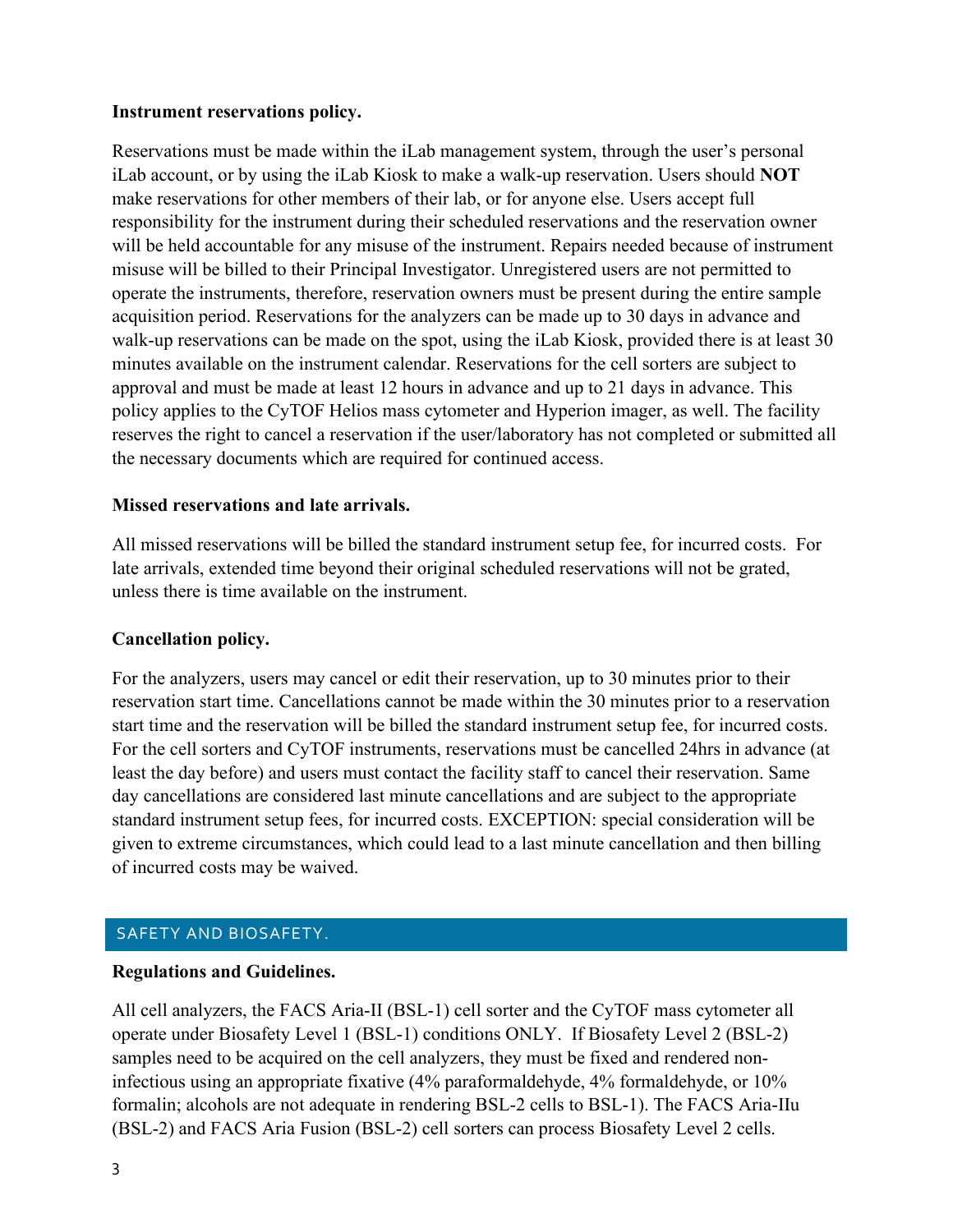Samples which require BSL-2 containment include all "normal" live human samples, human patient samples and cells transfected with retroviral/lentiviral vectors capable of infecting human cells. Biosafety Level 3 and Biosafety Level 4 cells **MUST NOT** be processed on any instrument within the facility. Clinical samples **MUST NOT** be processed in the FCSR. However, clinical samples designated "FOR RESEARCH ONLY" are acceptable and must be fixed, if using the analyzers, or processed on one of the two BSL-2 cell sorters.

# **Instrumentation.**

Use of the FCSR instrumentation is restricted by Biosafety Level (BSL). All the analytical flow cytometers – FACS Canto-II, LSR-II, LSR-Fortessa-HTS and Cytek Aurora, as well as the FACS Aria-II cell sorter and the CyTOF mass cytometer, all are restricted to samples which are handled under Biosafety Level I (BSL-1) conditions only. The FCSR has a Baker BIOPROtect II cabinet, housing the FACS Aria-IIu and an integrated bio-safety cabinet, housing the FACS Aria Fusion cell sorters, which may analyze or sort samples under BSL-2 conditions.

# **Samples.**

Samples which require special handling under BSL-3 or BSL-4 conditions are **NOT** permitted in the FCSR at all.

BSL-2 samples which have been fixed using the proper fixatives to render BSL-2 samples to BSL-1, are allowed to be analyzed on the BSL-1 flow cytometers. It is the responsibility of the Principal Investigator to ensure that all students, employees and trainees, are properly instructed in appropriate fixation protocols and that all personnel carry out these protocols correctly.

Users who plan to analyze human cells (live, or fixed), MUST designate that fact when reserving time on the pertinent cytometer in the iLab system. Similarly, genetically modified (virally transduced) cells also should be so identified. This signals to subsequent users and facility staff that these type of samples will be processed. Appropriate instrument decontamination procedures also must be followed after any such analysis.

# **Safety.**

All users are instructed to apply Universal Safety Precautions and wear appropriate Personal Protective Equipment, when handling samples in the FCSR.

All users are expected to take the *Blood-Borne Pathogens Course,* administered through the Office of Environmental Health and Safety. Fulfillment of this requirement by all users is the responsibility of their Principal Investigator.

No "Sharps" are permitted in the FCSR.

# INSTRUMENT MAINTENANCE.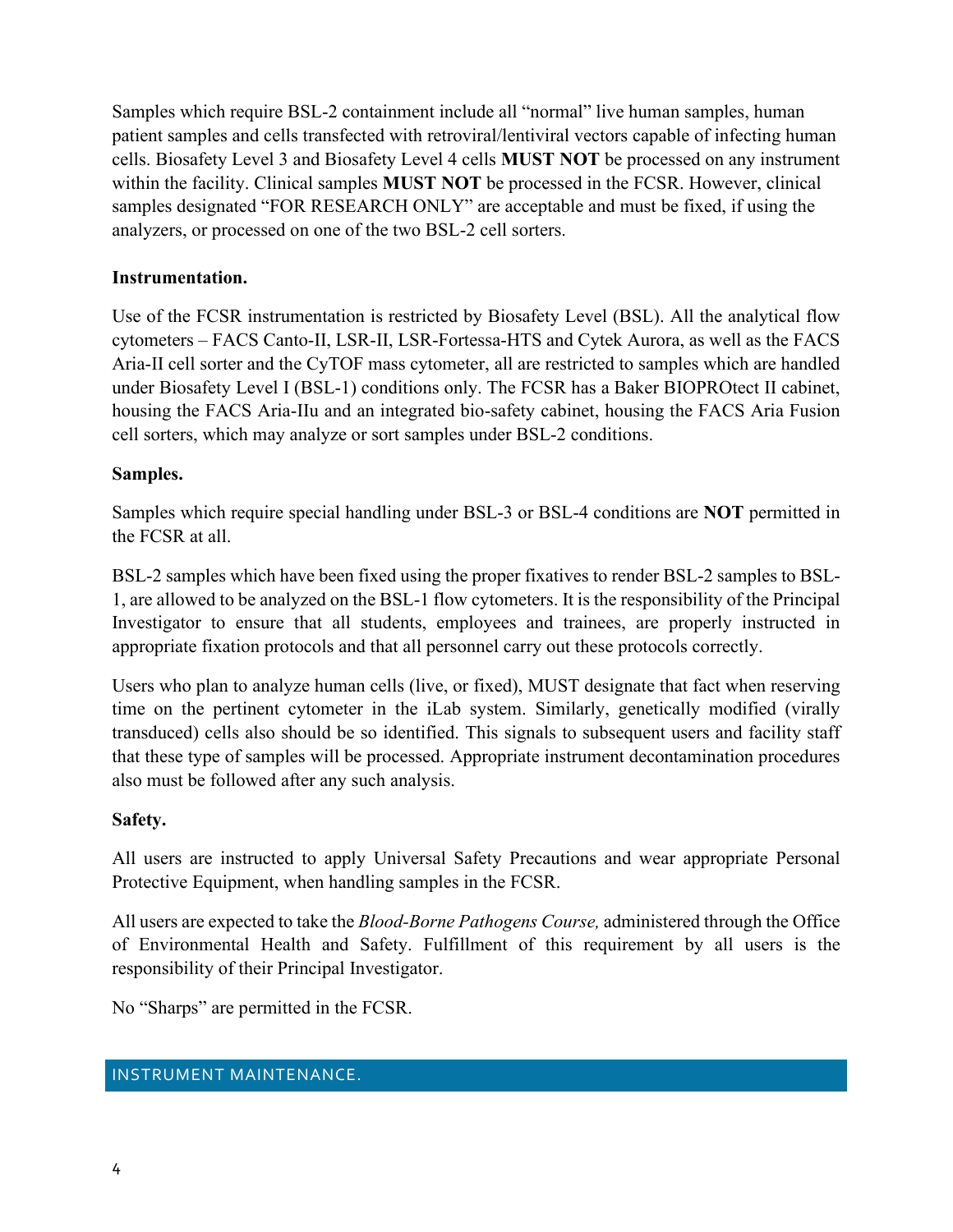Routine maintenance of the FCSR instrumentation is critical for optimal data collection. The FCSR performs daily Quality Control, through the use of Cytometer Setup and Tracking (CST) beads or SpectroFlo QC beads, and by performing routine maintenance on all instruments. It is not only important, but the responsibility of the FCSR users, to become familiar with and be able to perform correctly: startup, shutdown and cleaning procedures, on the instruments which they will be using, as well as refilling the sheath fluid and emptying the waste container.

FCSR users are expected to clean-up the work area which they have used, upon completion of their analysis, including refilling the instrument's sheath fluid reservoirs and emptying the waste containers, as necessary. IMPORTANT: bleach is to be added to emptied waste containers (>10% final volume), before reconnecting the container to the instrument. FACS Clean solution and then DI water are to be run through the flow cytometer, following completion of analysis, for two minutes each – NO EXCEPTIONS!

Spills or drips of any kind must be cleaned and disinfected immediately after occurrence. A disinfection/clean-up kit is located in the FCSR. Equipment, tips, sample tubes, tube racks, papers, etc. are to be removed, upon completion of analysis. Items left behind at the end of the day will be discarded. All bio-hazardous waste is to be placed in containers with red bio-hazard waste bags.

# INSTRUMENT ISSUES AND PROBLEMS.

Always report any instrument faults, errors, problems, or issues, no matter how small or seemingly insignificant, to a FCSR staff member immediately. This is especially important if something occurs after hours, when a staff member is not immediately available, by telephone. Users are expected to understand the meaning of all instrument warning lights, alarms, etc. and to act accordingly when these may be activated.

# DATA MANAGEMENT.

# **Policy.**

The UM SCCC Flow Cytometry Shared Resource is not responsible for managing and storing acquisition data files. It is the user's responsibility for backing up and managing permanent storage solution of their data. Instrument work stations are purged frequently, in order to ensure reliable and efficient instrument operation, therefore, they are not considered to be a permanent storage method. Data management and storage is the personal responsibility of each respective user.

# **Data storage options.**

Facility data server, SCCC FCCF (S:).

University cloud-based platform, BOX (box.miami.edu).

Other cloud based storage solutions (ex. Google Drive, etc…).

**NOT ALLOWED** are removable drives (ex. flash drive or external hard drives), because of the potential virus contamination risk through the USB port.